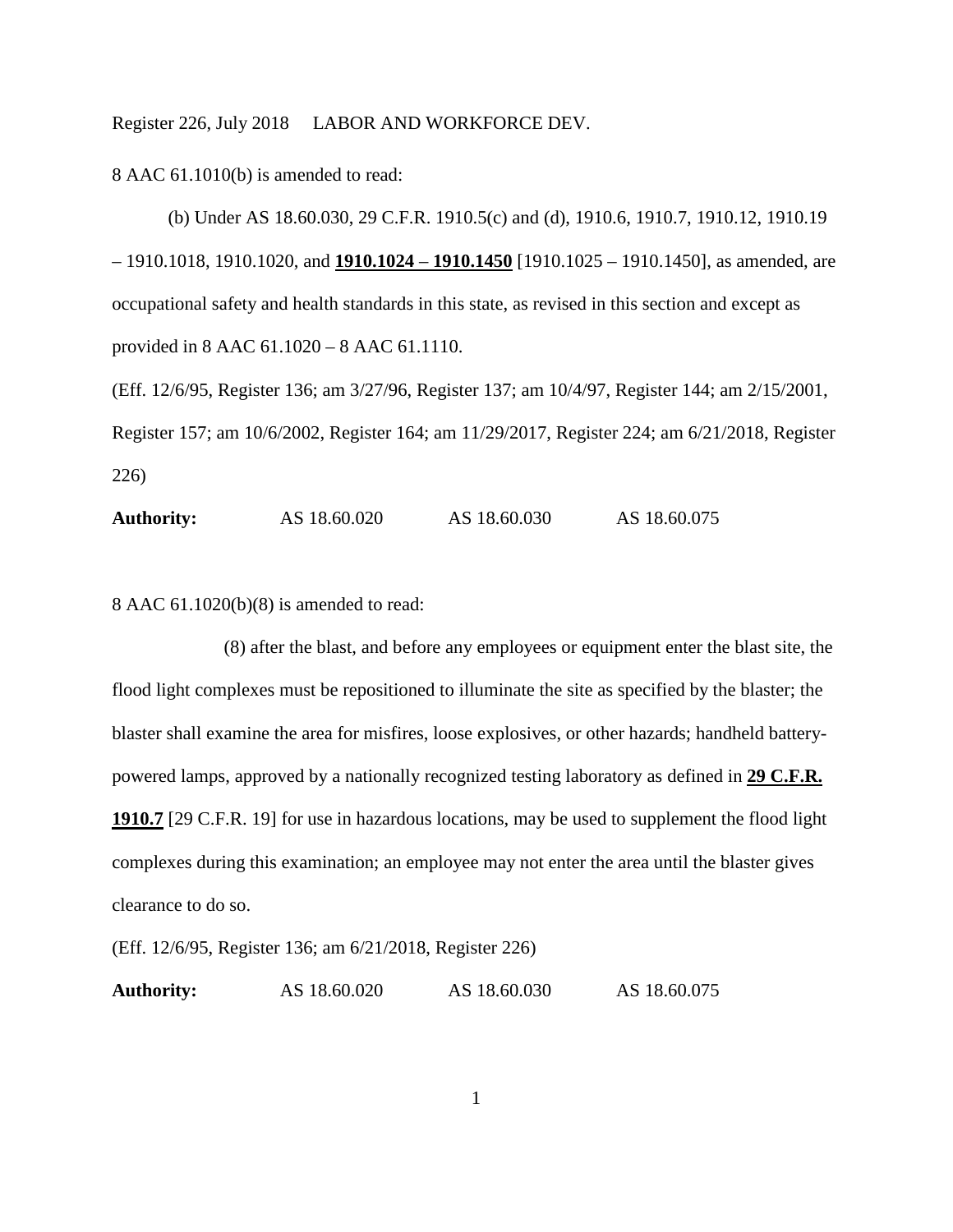Register 226, July 2018 LABOR AND WORKFORCE DEV.

The introductory language of 8 AAC 61.1030 is amended to read:

## **8 AAC 61.1030. Additional respiratory protection standards.** In addition to the

requirements set out in **29 C.F.R. 1910.134(i)(5)** [29 C.F.R. 1910.134(d)(2)(ii)], as amended, the employer shall either:

(Eff. 12/6/95, Register 136; am 6/21/2018, Register 226)

| AS 18.60.075<br>AS 18.60.020<br>AS 18.60.030<br><b>Authority:</b> |
|-------------------------------------------------------------------|
|-------------------------------------------------------------------|

8 AAC  $61.1110(g)(1)$  is amended to read:

(1) "physical agent" means heat stress, cold stress, hand-arm (segmental) vibration, ionizing radiation, lasers, noise, radio frequency and microwave radiation, or ultraviolet radiation which exceeds the threshold established in the **2018** [1995-1996] edition of *TLVs® and BEIs ®***,** [THRESHOLD LIMIT VALUES FOR CHEMICAL SUBSTANCES AND PHYSICAL AGENTS AND BIOLOGICAL EXPOSURE INDICES IN THE WORK ENVIRONMENT] published by the American Conference of Governmental Industrial Hygienists (ACGIH); (Eff. 12/6/95, Register 136; am 11/29/2017, Register 224; am 6/21/2018, Register 226)

**Authority:** AS 18.60.020 AS 18.60.030 AS 18.60.075

8 AAC 62.020(a)(9) is amended to read:

(9) whether the applicant is under indictment for or has been convicted of a crime as described in 18 U.S.C. 842(i)(1) or **8 AAC 62.030(6)** [8 AAC 62.030(a)(6)];